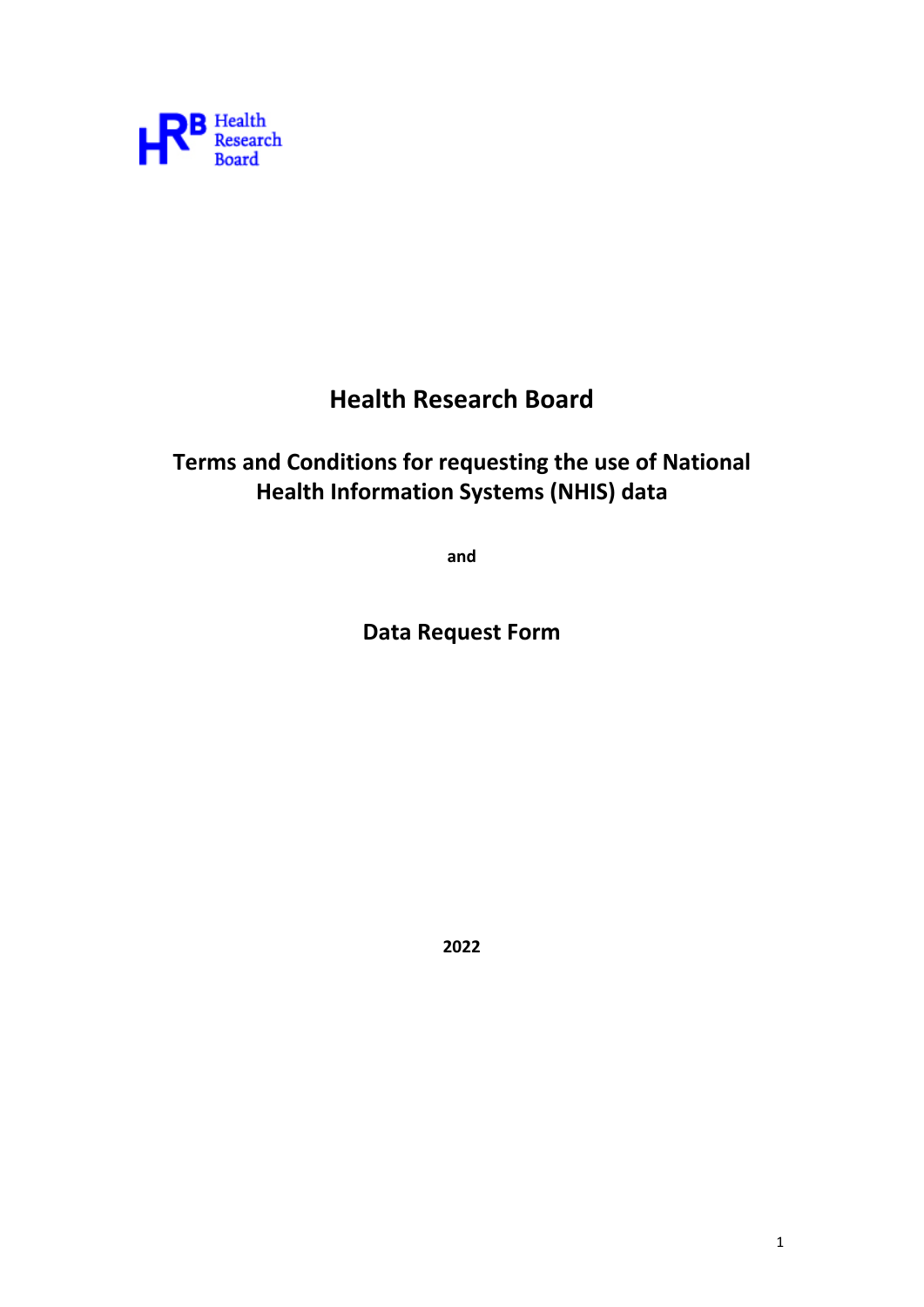### **Terms and conditions for request and the use of data from the HRB NHIS**

1. All data request forms received for NHIS data shall be reviewed on the basis of the information supplied on the form. The person(s) requesting the information shall be informed of the decision whether or not to release the data. In the event of a request for data being accepted by the HRB, the persons obtaining the data shall agree to abide by the terms and conditions outlined hereunder.

2. Upon receipt of the requested data, the person(s) named on the request form shall check to ensure that all data requested has been received. The NHIS team shall be notified at once of any omissions..

3. The data received by the person(s) requesting the information is for the sole purpose outlined in the request form and shall not be used for any other purpose.

4. The data shall be used only by the person(s) named on the request form and access to the data shall be permitted only to those named. Access to the data by any other third party is prohibited.

5. The data shall not be used to contact families or identify individuals. Numbers of five or less cannot be presented in any publication, so no individual can be identified from the study.

6. The data shall not be linked to any other data unless this has been specified on the request form.

7. The data shall not be taken outside the country or released outside the country to other users unless these users have been identified and the purpose of sharing the data has been provided on the requested form.

8. Appropriate security arrangements for the storage of, and access to, the data are the responsibility of the person(s) listed in the request form. Details of such security measures must be provided on the form.

9. The NHIS may request updates from time to time regarding the data and progress relating to any associated publications/reports/papers/analyses. The person(s) named on the request form shall ensure that all such updates are supplied to the HRB.

10. Reports/papers arising from the data obtained shall be forwarded to the HRB *prior* to publication. The HRB reserves the right to comment on reports/papers *prior* to publication to preserve the integrity/anonymity of the data and to ensure the accurate interpretation of data. In so doing, the HRB reserves the right to request that the author(s) of any such reports/papers carry out all requested amendments *prior* to publication.

11. Where appropriate, any NHIS staff member who assisted with any analysis, writing, or reviewing of the paper should be invited to become an author on any peer‐reviewed publication if they meet the authorship criteria of the proposed journal/s..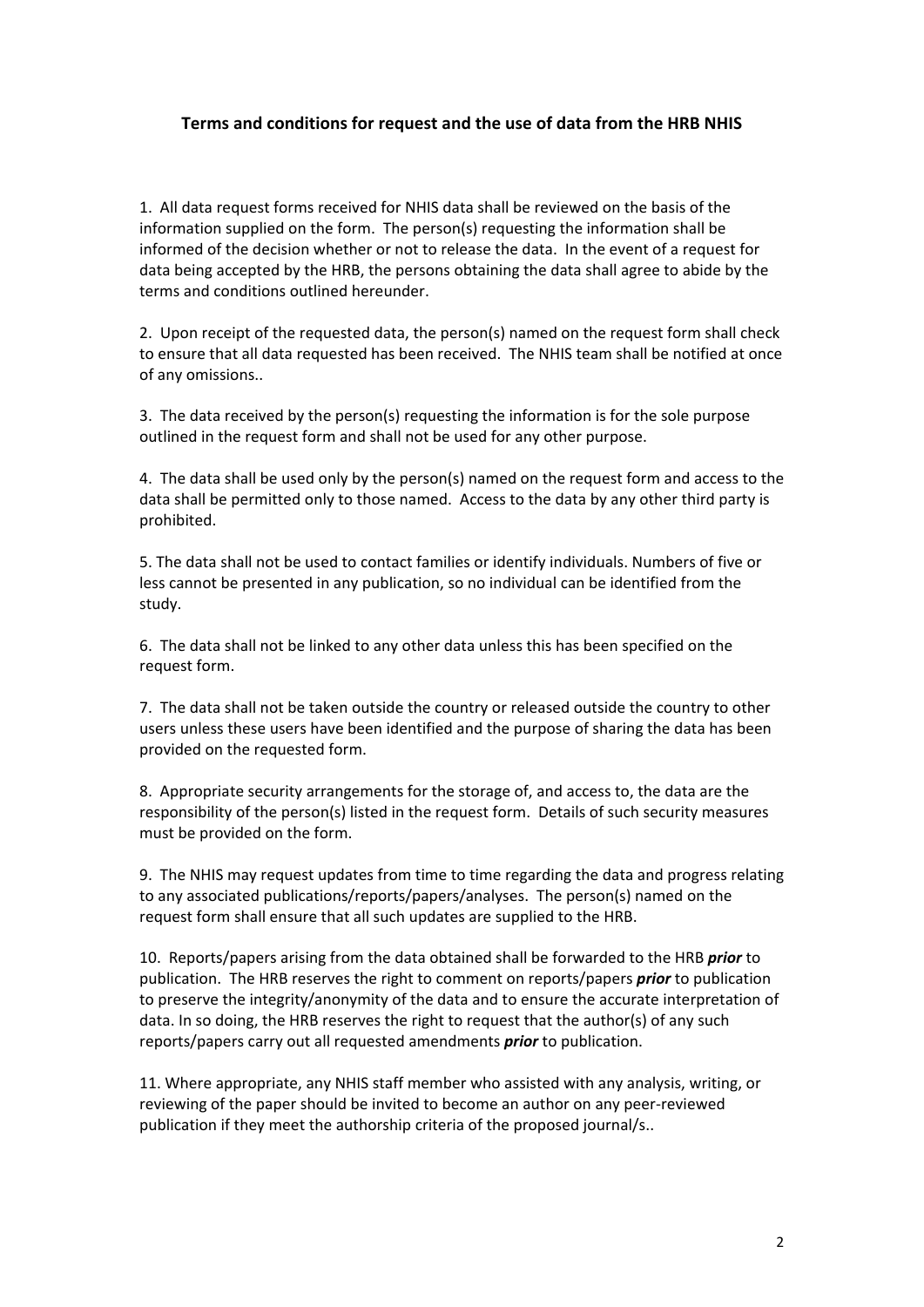12. Copies of publications arising from data provided by the HRB must be lodged with the HRB. Publications using drug-related data must be lodged with the National Drugs Library (where appropriate).

13. Any publications arising from the data obtained shall reference the national health information system from which the data was obtained and clearly acknowledge the HRB as the data source. Where individual tables from annual reports or additional data/analyses from a national health information system are being used as part of an external report/paper, a footnote acknowledging the source should be provided in the following format: Source: HRB followed by the name of the national health information system followed by year of data.

14. The person(s) listed on the request form shall ensure that the data or associated publications/reports/papers/analyses do not lead to the identification of any individual or household.

15. The HRB reserves the right to obtain access to the data supplied to the persons listed on the request form at all times.

16. While rigorous quality assurance checks and validation measures are carried out on the data there is no guarantee that all data is error free. The HRB shall be notified at once of any errors discovered in data received.

17. After the study/research has been completed, the data, including any paper or electronic copies, must be destroyed by a date agreed with the HRB. This date must fall within five years from the date of completion of the study. The HRB must be informed in writing that the study has been completed and that the data has/will be destroyed by the agreed date.

18. Any breach of the terms of the conditions shall result in all data and associated reports/analyses, including copies thereof, being returned to the HRB.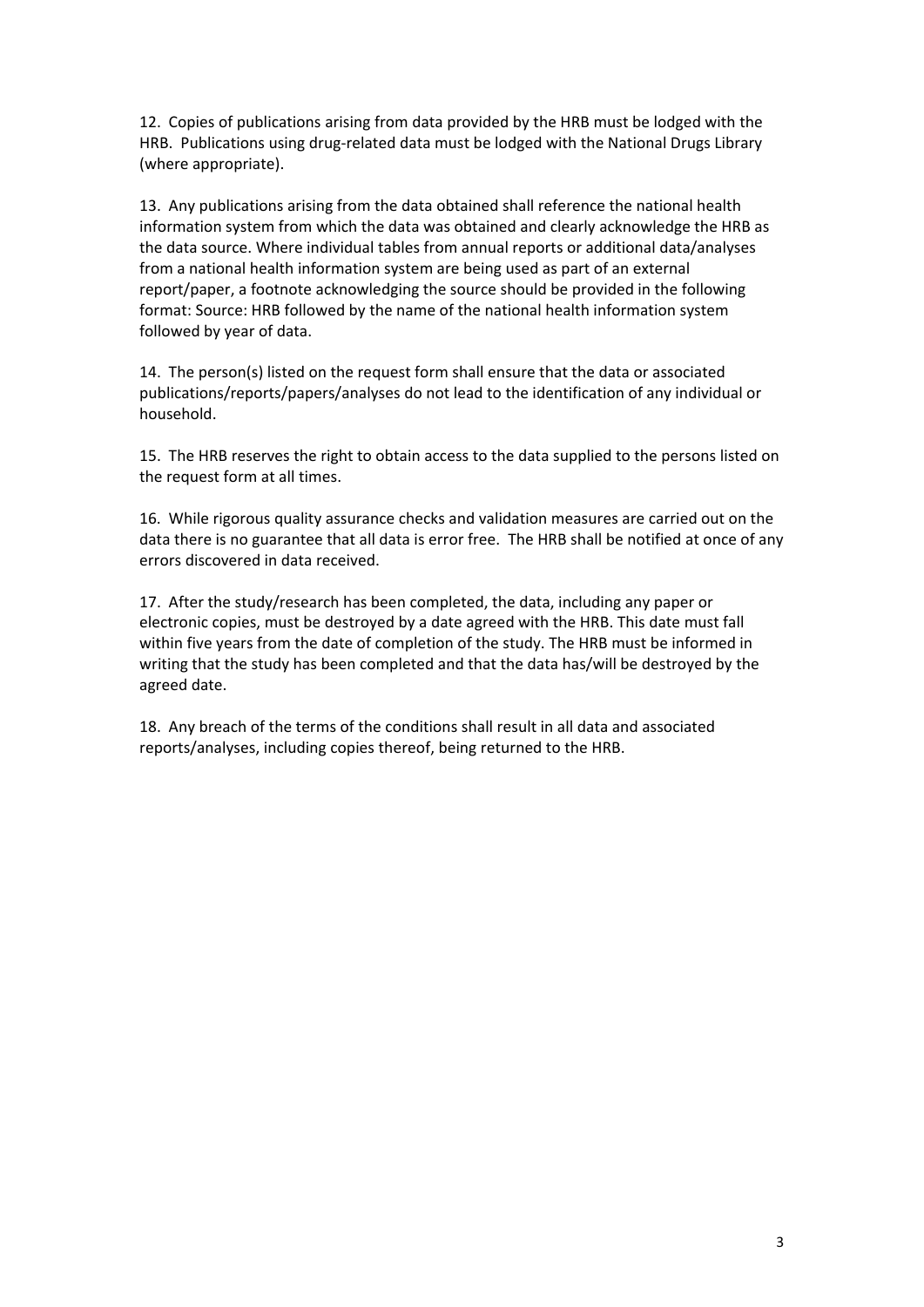

## **Data Request Form**

**Please complete all sections of this form. If you are returning this form electronically please type in your name where signature is requested or use electronic signature, to indicate that you have read and understand the conditions attached to receiving the data.**

**Section A: Applicant details**

| 1. Name of Applicant:                                        |                                             |  |  |  |
|--------------------------------------------------------------|---------------------------------------------|--|--|--|
| 2. Address:                                                  |                                             |  |  |  |
|                                                              |                                             |  |  |  |
| 3. Contact Telephone Number:                                 |                                             |  |  |  |
| 4. Email Address:                                            |                                             |  |  |  |
| 5a. Name of agency/academic institution (where applicable):  |                                             |  |  |  |
| 5b. Type of organisation/agency (please tick all that apply) |                                             |  |  |  |
| Academic - (please specify institution)                      | Media                                       |  |  |  |
| Department of Health                                         | Pharmaceutical                              |  |  |  |
| Other government department:<br>(please specify)             | Commercial organisation<br>(please specify) |  |  |  |
| HSE - (please specify area)                                  | Student                                     |  |  |  |
| <b>HSE Hospital</b>                                          | Other                                       |  |  |  |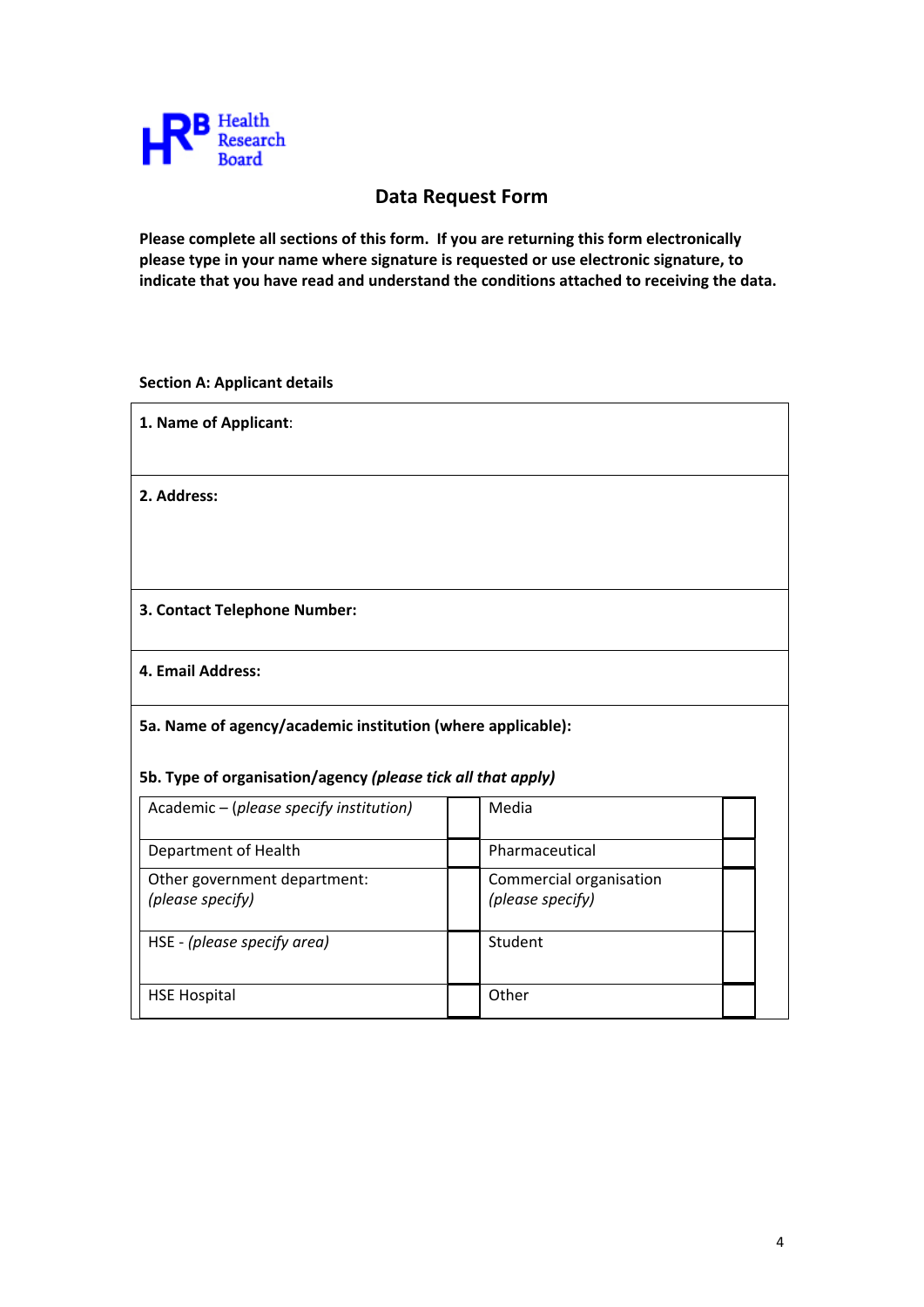| 6. Is this research being carried out in part requirement of a thesis/dissertation for an<br>undergraduate or postgraduate course?                                                                                                         |  |  |  |
|--------------------------------------------------------------------------------------------------------------------------------------------------------------------------------------------------------------------------------------------|--|--|--|
| Yes<br><b>No</b>                                                                                                                                                                                                                           |  |  |  |
| 6a. If Yes, please give details of your supervisor's name and address:                                                                                                                                                                     |  |  |  |
| 7. Please supply details of other members of the research team, if applicable:                                                                                                                                                             |  |  |  |
| 8. Please provide name of research study (if applicable) with the aims and objectives of<br>study or analysis. A brief summary of the study and research questions should be<br>provided. A copy of the research proposal may be attached. |  |  |  |
| 9a. Was ethical approval sought by you/your agency/organisation/institution/college to<br>carry out this work? Please tick all that apply.                                                                                                 |  |  |  |
| Yes<br>No<br>1 Sought<br>Received<br>$\mathbf{2}$<br>Refused<br>3<br>4 Not required                                                                                                                                                        |  |  |  |
| 9b. If Yes to 1, or 2, please indicate the name of the ethics committee/group and the date<br>of receipt of ethical approval:                                                                                                              |  |  |  |
|                                                                                                                                                                                                                                            |  |  |  |
| 9c. Please confirm that a copy of your approval from an ethics committee is attached<br>Yes                                                                                                                                                |  |  |  |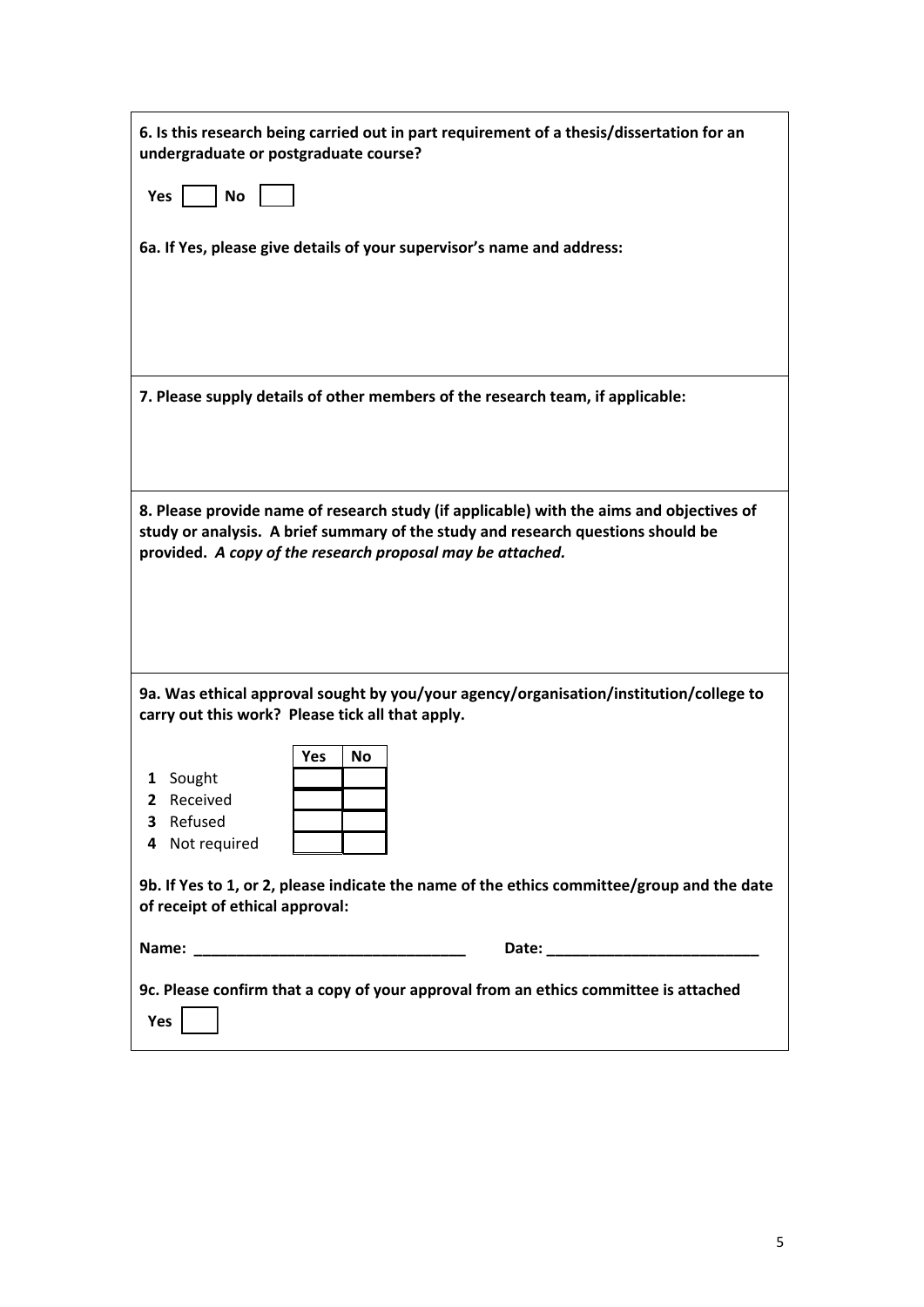#### **Section B: Details of data required**

#### **10a. Name of national health information system/s from which data sought:** *Please tick all that apply.*

| Systems:                                                  |  |  |
|-----------------------------------------------------------|--|--|
| NIDD (National Intellectual Disability Database)          |  |  |
| NPSDD (National Physical and Sensory Disability Database) |  |  |
| NASS (National Ability Supports System)                   |  |  |
| NDRDI (National Drug-Related Deaths Index)                |  |  |
| NDTRS (National Drug Treatment Reporting System)          |  |  |
| NPIRS (National Psychiatric Inpatient Reporting System)   |  |  |

**10b. Details of type of data required – please specify in detail the data items required, the years for which data are required (where applicable), and the proposed use of the data.** 

**11. Details of analysis required (if applicable).**

**12. How will the data be stored? Please outline security arrangements for storage and access to the data.**

**13. Name of individual who will be primarily responsible for security of the data?**

**14. What type of publication/report do you see arising from the data?** *Please tick all that apply.*

| Journal article        |  |
|------------------------|--|
| Dissertation/thesis    |  |
| Internal report        |  |
| <b>External report</b> |  |